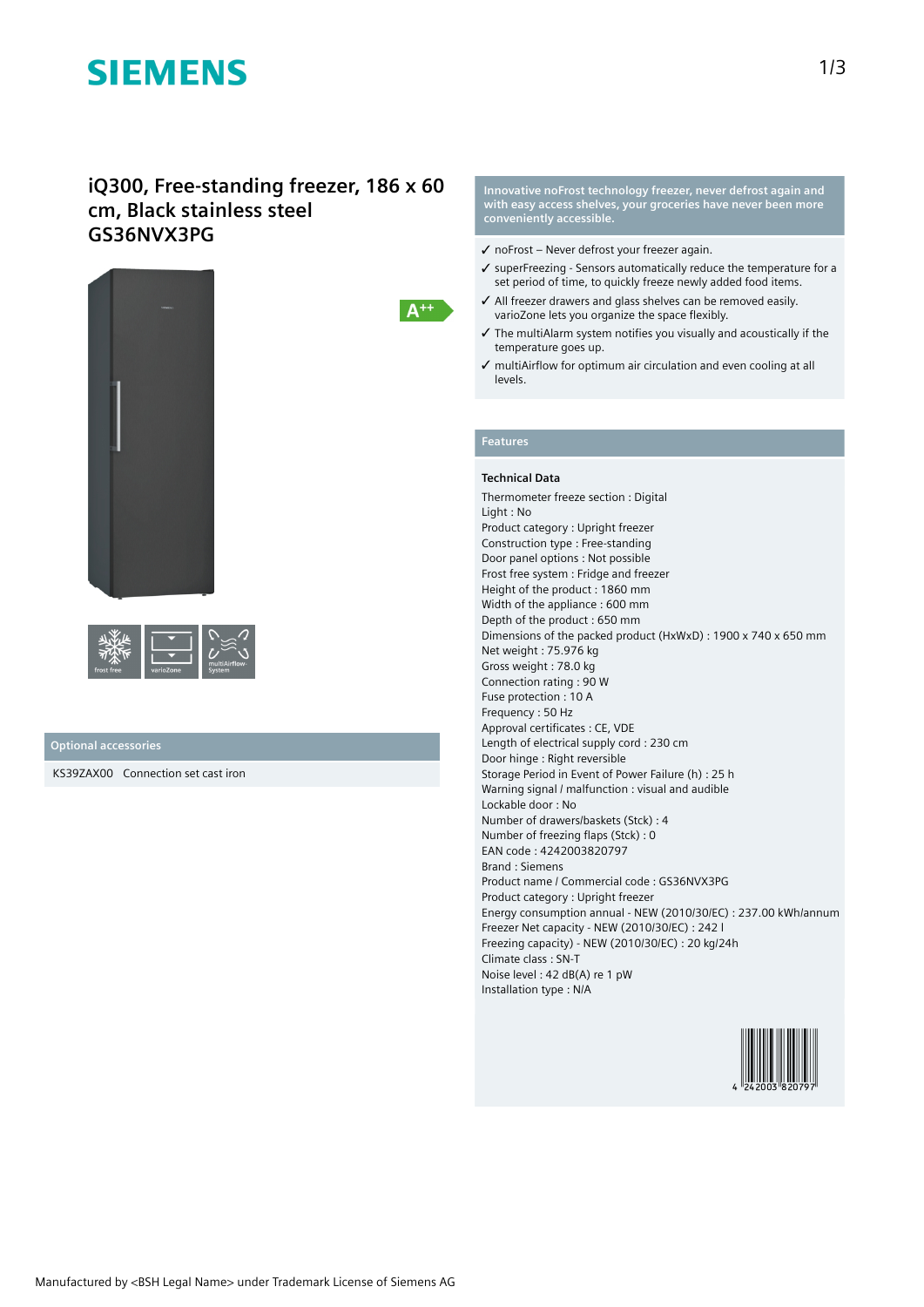# **SIEMENS**

## iQ300, Free-standing freezer, 186 x 60 cm, Black stainless steel **GS36NVX3PG**

### **Features**

#### **Performance and Consumption**

- Energy consumption: 237 kWh kWh/yr.
- Total net capacity: 242 l litres
- Noise level dB(A) re 1 pW: 42

#### Design features

- $\bullet$  black inox-antifingerprint doors and cast iron side panels
- stainless steel Vertical door handle
- Right hinged door, reversible door
- Electronic control (LED chain)

#### Food freshness system

- multiAirflow cooling improves circulation of air around the fridge
- $\overline{\phantom{a}}$

#### Key features - Freezer section

- No Frost, never have to defrost ever again
- SuperFreeze function with automatic deactiviation
- 4 transparent freezer drawers, 2 bigbox
- Easy Access open shelving zone store and access food easily with our conveniently open freezer shelves
- 1 ice cube tray
- 4 star freezer rating
- Vario Zone removable safety glass shelves for extra space!
- $\bullet$  Freezing capacity in 24 hours: 20 kg
- Maximum freezer storage time in power failure: 25 hours
- Freezer malfunction warning signal: Optical and acoustic malfunction alarm system

#### Included accessories

• cold accumulator, ice cube tray

#### **Dimension and installation**

- $\bullet$  Height adjustable front feet
- Climate class SN-T (suitable for ambient temperatures between 10 to 43°C)
- 220 240 V
- Dimensions: 186 cm H x 60 cm W x 65 cm D
- Based on the results of the standard 24-hour test. Actual consumption depends on usage/position of the applianc e .
- To achieve the declared energy consumption, the attached distanceholders have to be used. As a result, the appliance depth increases by about 3.5 cm. The appliance used without the distance holder is fully functional, but has a slightly higher energy consumption.